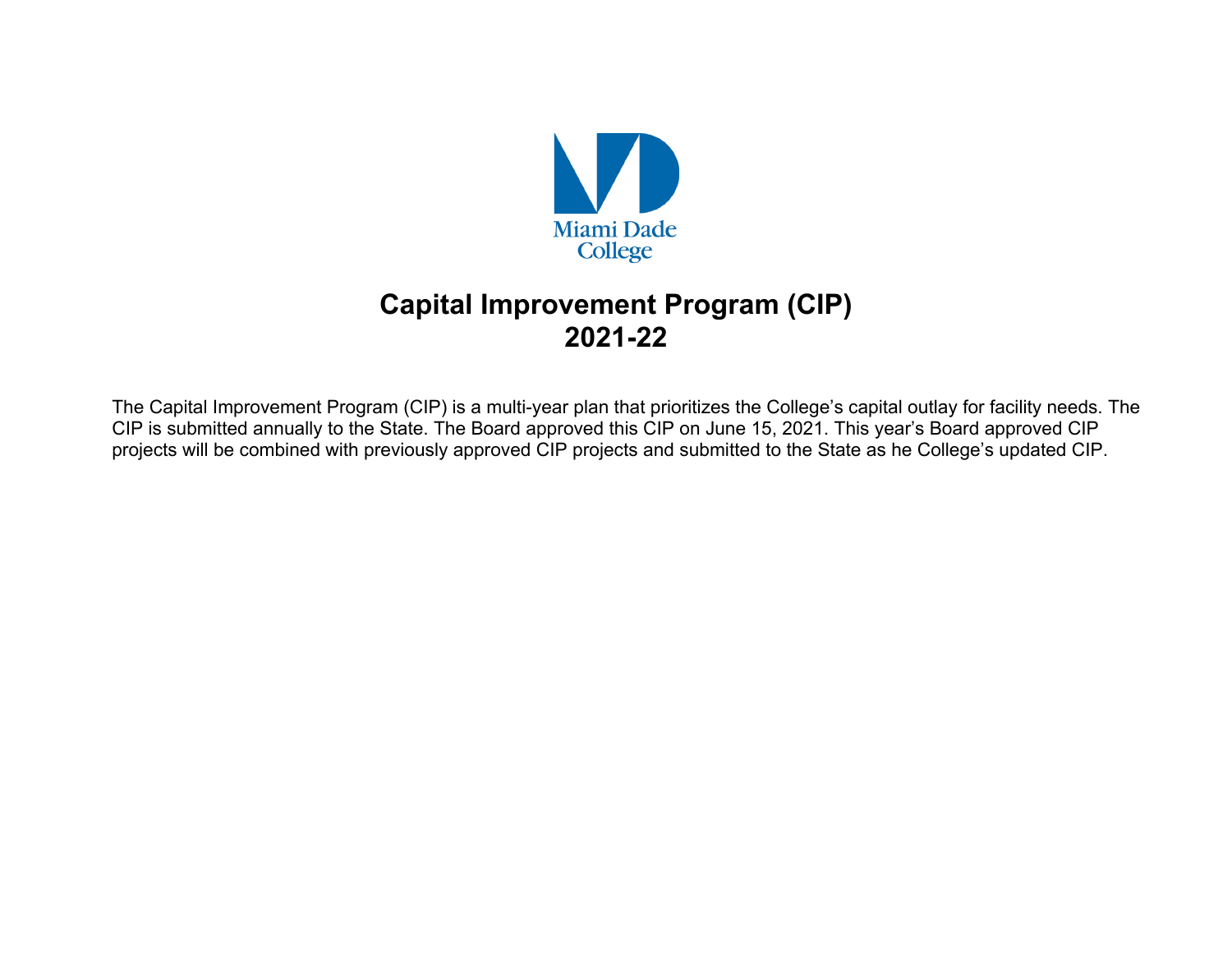## **CIP 1 CURRENT STATUS OF FUNDED & BUDGETED PROJECTS FOR FY 2021-22FLORIDA COLLEGE SYSTEM**

#### **COLLEGE: MIAMI DADE COLLEGE DATE: 06/25/2021**

| <b>PROJECT TITLE (Include Site)</b>                           | <b>Funding Source(s)</b> | YEAR(S)    | <b>GROSS</b><br><b>SQUARE</b><br>FUNDED FEET (GSF) | <b>PRIOR</b><br><b>APPROPRIATED</b><br><b>STATE FUNDS*</b> | <b>ADDITIONAL</b><br><b>APPROPRIATED</b><br><b>STATE FUNDS</b><br><b>REQUIRED*</b> | <b>AMOUNT OF</b><br><b>OTHER FUNDS</b> | <b>TOTAL</b><br><b>PROJECT</b><br><b>COSTS</b> | SURVEY?**  | <b>PPL?***</b>        | ON APPROVED ON APPROVED CURRENT STATUS (Select<br>One from List) | <b>ESTIMATED</b><br><b>OR ACTUAL</b><br><b>COMPLETION</b><br><b>DATE</b> |
|---------------------------------------------------------------|--------------------------|------------|----------------------------------------------------|------------------------------------------------------------|------------------------------------------------------------------------------------|----------------------------------------|------------------------------------------------|------------|-----------------------|------------------------------------------------------------------|--------------------------------------------------------------------------|
| Freedom Tower Improvements (Wolfson)                          | PECO. TBD                | <b>TBD</b> | <b>NA</b>                                          | 0                                                          | $\Omega$                                                                           | 25,000,000                             | 25,000,000                                     | <b>YES</b> | <b>Not Applicable</b> | Requires Additional Funds                                        | <b>TBD</b>                                                               |
| Rem/Ren Fac 14 (Gym) for Justice Center (North)               | PECO                     | 2014-15    | 77,488                                             | 10,930,993                                                 | 10,176,107                                                                         | $\Omega$                               | 21,107,100                                     | <b>YES</b> | <b>Not Applicable</b> | Construction                                                     | Qtr. 3 2022                                                              |
| Mechatronics Center for Excellence (Kendall)                  | TBD                      | <b>TBD</b> | 25,600                                             |                                                            | $\Omega$                                                                           | 18,852,553                             | 18,852,553                                     | <b>YES</b> | <b>Not Applicable</b> | Requires Additional Funds                                        | <b>TBD</b>                                                               |
| STEM Center Bldg 2 Rem/Ren (Wolfson) <sup>1</sup>             | TBD                      | <b>TBD</b> | 179,948                                            | $\Omega$                                                   | $\Omega$                                                                           | 54,267,126                             | 54,267,126                                     | <b>YES</b> | <b>Not Applicable</b> | Requires Additional Funds                                        | <b>TBD</b>                                                               |
| Bldg A Rem/Ren (Homestead)                                    | TBD                      | <b>TBD</b> | 26,828                                             | $\Omega$                                                   | $\mathbf 0$                                                                        | 14,072,007                             | 14,072,007                                     | <b>YES</b> | <b>Not Applicable</b> | Requires Additional Funds                                        | <b>TBD</b>                                                               |
| Hi Tech Corridor Bldg 6 Rem/Ren (Kendall)                     | TBD                      | TBD        | 170,659                                            | $\Omega$                                                   | $\Omega$                                                                           | 56,716,522                             | 56,716,522                                     | <b>YES</b> | <b>Not Applicable</b> | Requires Additional Funds                                        | <b>TBD</b>                                                               |
| Rem/Ren/New/Clsrms/Labs/Sup Svcs (West)                       | PECO                     | 2006-07    | 53,000                                             | 39,127,820                                                 | 1,697,180                                                                          | $\Omega$                               | 40,825,000                                     | <b>YES</b> | <b>Not Applicable</b> | Construction                                                     | Qtr. 3 2021                                                              |
| Rem/Ren Bldgs 1,2,3,5,7,13, site (North)                      | PECO                     | 2008-09    | 247,435                                            | 3,756,505                                                  | 39,943,495                                                                         | $\Omega$                               | 43,700,000                                     | <b>YES</b> | <b>Not Applicable</b> | Requires Additional Funds                                        | <b>TBD</b>                                                               |
| Courtyard Structural Repairs (EEC)                            | LOCAL                    | 2018-19    | <b>NA</b>                                          | $\Omega$                                                   | $\Omega$                                                                           | 735,000                                | 735,000                                        | <b>YES</b> | <b>Not Applicable</b> | Design                                                           | Qtr. 2 2021                                                              |
| MEP & Bathrooms (Hialeah)                                     | LOCAL                    | 2018-19    | <b>NA</b>                                          | $\Omega$                                                   | $\Omega$                                                                           | 3,235,000                              | 3,235,000                                      | <b>YES</b> | <b>Not Applicable</b> | Construction                                                     | Qtr. 3 2021                                                              |
| Remodeling of D206 into Nursing Lab (Homestead)               | LOCAL                    | 2019-20    | 4,200                                              | $\Omega$                                                   | $\Omega$                                                                           | 2,044,901                              | 2,044,901                                      | <b>YES</b> | <b>Not Applicable</b> | Design                                                           | Qtr. 3 2021                                                              |
| Bldg 1, 2, 3 & 4 A/E Services (Padron)                        | LOCAL                    | 2015-16    | <b>NA</b>                                          | $\Omega$                                                   | $\Omega$                                                                           | 4,002,453                              | 4,002,453                                      | <b>YES</b> | <b>Not Applicable</b> | Construction                                                     | Qtr. 3 2021                                                              |
| Bldg G HVAC Labs Upgrades (Homestead)                         | LOCAL                    | 2018-19    | <b>NA</b>                                          | $\Omega$                                                   | $\Omega$                                                                           | 6,642,000                              | 6,642,000                                      | <b>YES</b> | <b>Not Applicable</b> | Design                                                           | Qtr. 3 2021                                                              |
| EJP Bldg 6 Floors 11-12/14-15 (Padron)                        | LOCAL                    | 2018-19    | 44,674                                             | $\Omega$                                                   | $\Omega$                                                                           | 17,000,000                             | 17,000,000                                     | <b>YES</b> | <b>Not Applicable</b> | Construction                                                     | Qtr. 3 2021                                                              |
| Bldg 2000 Warehouse Build Out (West) <sup>2</sup>             | LOCAL                    | 2019-20    | <b>NA</b>                                          | $\Omega$                                                   | $\Omega$                                                                           | 14,456,500                             | 14,456,500                                     | <b>YES</b> | <b>Not Applicable</b> | Construction                                                     | Qtr. 3 2021                                                              |
| Remediation Flagler Parking Lot (Homestead)                   | LOCAL                    | 2017-18    | <b>NA</b>                                          | $\Omega$                                                   | $\Omega$                                                                           | 547,517                                | 547,517                                        | <b>YES</b> | <b>Not Applicable</b> | Construction                                                     | Qtr. 4 2021                                                              |
| New Parking Lots (Homestead)                                  | LOCAL                    | 2014-15    | <b>NA</b>                                          | $\Omega$                                                   | $\Omega$                                                                           | 2,808,113                              | 2,808,113                                      | <b>YES</b> | <b>Not Applicable</b> | Construction                                                     | Qtr. 4 2021                                                              |
| Water Loop (North)                                            | LOCAL                    | 2017-18    | <b>NA</b>                                          | $\Omega$                                                   | $\Omega$                                                                           | 3,610,470                              | 3,610,470                                      | <b>YES</b> | <b>Not Applicable</b> | Construction                                                     | Qtr. 4 2021                                                              |
| Roof, Waterproof, Civil, & MEP (Kendall)                      | <b>LOCAL</b>             | 2018-19    | <b>NA</b>                                          | $\Omega$                                                   | $\Omega$                                                                           | 26,533,231                             | 26,533,231                                     | <b>YES</b> | <b>Not Applicable</b> | Construction                                                     | Qtr. 4 2021                                                              |
| Bldgs 1000, 5000, 300 Repl MEP (North)                        | LOCAL                    | 2018-19    | <b>NA</b>                                          | $\Omega$                                                   | $\Omega$                                                                           | 12.875.868                             | 12.875.868                                     | <b>YES</b> | <b>Not Applicable</b> | Construction                                                     | Qtr. 4 2021                                                              |
| Bldg. 1000 Artificial Intelligence (North)                    | <b>LOCAL</b>             | 2019-20    | 13.264                                             | $\Omega$                                                   | $\Omega$                                                                           | 5,000,000                              | 5,000,000                                      | <b>YES</b> | <b>Not Applicable</b> | Construction                                                     | Qtr. 4 2021                                                              |
| Student Success Center (Homestead)                            | LOCAL                    | 2018-19    | 53.000                                             |                                                            | $\Omega$                                                                           | 36,112,262                             | 36,112,262                                     | <b>YES</b> | <b>Not Applicable</b> | Design                                                           | Otr. 1 2022                                                              |
| Remodel existing Nursing Lab (Homestead)                      | LOCAL                    | 2019-20    | 4,000                                              | $\Omega$                                                   | $\Omega$                                                                           | 1,955,099                              | 1,955,099                                      | <b>YES</b> | <b>Not Applicable</b> | Design                                                           | Qtr. 1 2022                                                              |
| Building D Mechanical Upgrades (Homestead)                    | LOCAL                    | 2018-19    | <b>NA</b>                                          | $\Omega$                                                   | $\Omega$                                                                           | 2,050,000                              | 2,050,000                                      | <b>YES</b> | <b>Not Applicable</b> | Design                                                           | Qtr. 1 2022                                                              |
| Building 6 Hospitality Center and MCI Kitchen (Wolfson)       | LOCAL                    | 2019-20    | 3,500                                              | $\Omega$                                                   | $\Omega$                                                                           | 2,099,802                              | 2,099,802                                      | <b>YES</b> | <b>Not Applicable</b> | Design                                                           | Qtr. 2 2022                                                              |
| Addition Fac 14 (Gym) for Justice Center (North) <sup>2</sup> | LOCAL                    | 2018-19    | <b>NA</b>                                          | $\Omega$                                                   | $\Omega$                                                                           | 14, 131, 832                           | 14, 131, 832                                   | <b>YES</b> | <b>Not Applicable</b> | Construction                                                     | Qtr. 3 2022                                                              |
| CW Mechanical, Electrical, & Plumbing Upgrades (North)        | LOCAL                    | 2018-19    | <b>NA</b>                                          | $\Omega$                                                   | $\Omega$                                                                           | 14,938,999                             | 14,938,999                                     | <b>YES</b> | <b>Not Applicable</b> | Construction                                                     | Qtr. 3 2022                                                              |
| Remodel Vacated Spaces (Medical)                              | LOCAL                    | 2018-19    | 72,000                                             | $\Omega$                                                   | $\Omega$                                                                           | 25,000,000                             | 25,000,000                                     | <b>YES</b> | <b>Not Applicable</b> | Construction                                                     | Qtr. 4 2022                                                              |
| Bldgs. 4-5 DM Upgrades (Kendall)                              | <b>LOCAL</b>             | 2018-19    | <b>NA</b>                                          | $\Omega$                                                   | $\Omega$                                                                           | 10,000,000                             | 10,000,000                                     | <b>YES</b> | <b>Not Applicable</b> | Construction                                                     | Qtr. 4 2022                                                              |
| Cooling Towers Replacement (Wolfson)                          | <b>LOCAL</b>             | 2017-18    | <b>NA</b>                                          | $\Omega$                                                   | $\Omega$                                                                           | 9,666,000                              | 9,666,000                                      | <b>YES</b> | <b>Not Applicable</b> | Construction                                                     | Qtr. 1 2023                                                              |
| Bldgs. 1-3 & 7 DM Upgrades (Wolfson)                          | LOCAL                    | 2018-19    | <b>NA</b>                                          | $\Omega$                                                   | $\Omega$                                                                           | 10,000,000                             | 10,000,000                                     | <b>YES</b> | <b>Not Applicable</b> | Construction                                                     | Qtr. 2 2023                                                              |
| Dyer Building (Wolfson)                                       | LOCAL                    | 2014-15    | 162.249                                            | $\Omega$                                                   | $\Omega$                                                                           | 60,000,000                             | 60.000.000                                     | <b>YES</b> | <b>Not Applicable</b> | Construction                                                     | <b>TBD</b>                                                               |
| NWSA Renovation Plan Building 5000 (Wolfson)                  | LOCAL                    | 2018-19    | <b>NA</b>                                          | $\Omega$                                                   | $\Omega$                                                                           | 5,000,000                              | 5,000,000                                      | <b>YES</b> | <b>Not Applicable</b> | Construction                                                     | <b>TBD</b>                                                               |
| Makers Lab (Kendall)                                          | LOCAL                    | 2019-20    | <b>TBD</b>                                         | $\Omega$                                                   | $\Omega$                                                                           | 12,000,000                             | 12.000.000                                     | <b>YES</b> | <b>Not Applicable</b> | Design                                                           | <b>TBD</b>                                                               |
| Bldg 5 Deferred Maintenance NWSA (Wolfson)                    | LOCAL                    | 2020-21    | <b>NA</b>                                          | $\Omega$                                                   | $\Omega$                                                                           | 4,729,593                              | 4,729,593                                      | <b>YES</b> | <b>Not Applicable</b> | Planning                                                         | <b>TBD</b>                                                               |
| Bldg 3 Deferred Maintenance (Wolfson)                         | LOCAL                    | 2020-21    | <b>NA</b>                                          | $\Omega$                                                   | $\Omega$                                                                           | 10,081,441                             | 10,081,441                                     | <b>YES</b> | <b>Not Applicable</b> | Design                                                           | <b>TBD</b>                                                               |
| Bldg 2 Deferred Maintenance (Wolfson)                         | LOCAL                    | 2020-21    | <b>NA</b>                                          | $\Omega$                                                   | $\Omega$                                                                           | 7,900,650                              | 7,900,650                                      | <b>YES</b> | <b>Not Applicable</b> | Planning                                                         | <b>TBD</b>                                                               |
| Various Deferred Maintenance (Homestead)                      | LOCAL                    | 2020-21    | <b>NA</b>                                          | $\Omega$                                                   | $\Omega$                                                                           | 5,491,730                              | 5,491,730                                      | <b>YES</b> | <b>Not Applicable</b> | Ongoing                                                          | Ongoing                                                                  |
| Various Deferred Maintenance (Padron)                         | LOCAL                    | 2020-21    | <b>NA</b>                                          | $\Omega$                                                   | $\Omega$                                                                           | 7,776,932                              | 7,776,932                                      | <b>YES</b> | <b>Not Applicable</b> | Ongoing                                                          | Ongoing                                                                  |
| Various Deferred Maintenance (Kendall)                        | LOCAL                    | 2020-21    | <b>NA</b>                                          | $\Omega$                                                   | $\Omega$                                                                           | 13,500,161                             | 13,500,161                                     | <b>YES</b> | <b>Not Applicable</b> | Ongoing                                                          | Ongoing                                                                  |
| Various Deferred Maintenance (Hialeah)                        | LOCAL                    | 2020-21    | <b>NA</b>                                          | $\Omega$                                                   | $\Omega$                                                                           | 5,670,192                              | 5,670,192                                      | <b>YES</b> | <b>Not Applicable</b> | Ongoing                                                          | Ongoing                                                                  |
| Various Deferred Maintenance (Medical)                        | LOCAL                    | 2020-21    | <b>NA</b>                                          |                                                            | $\Omega$                                                                           | 7,892,747                              | 7,892,747                                      | <b>YES</b> | <b>Not Applicable</b> | Ongoing                                                          | Ongoing                                                                  |
| Various Deferred Maintenance (North)                          | LOCAL                    | 2020-21    | <b>NA</b>                                          | $\Omega$                                                   | $\Omega$                                                                           | 8,984,965                              | 8,984,965                                      | <b>YES</b> | <b>Not Applicable</b> | Ongoing                                                          | Ongoing                                                                  |
| Various Deferred Maintenance (West)                           | <b>LOCAL</b>             | 2020-21    | <b>NA</b>                                          | $\Omega$                                                   | $\Omega$                                                                           | 525.000                                | 525.000                                        | <b>YES</b> | <b>Not Applicable</b> | Ongoing                                                          | Ongoing                                                                  |
| Various Deferred Maintenance (Wolfson)                        | <b>LOCAL</b>             | 2020-21    | <b>NA</b>                                          | $\Omega$                                                   | $\Omega$                                                                           | 11,721,381                             | 11.721.381                                     | <b>YES</b> | <b>Not Applicable</b> | Ongoing                                                          | Ongoing                                                                  |
| Various Deferred Maintenance (Collegewide)                    | LOCAL                    | 2020-21    | <b>NA</b>                                          | $\Omega$                                                   | $\Omega$                                                                           | 26.700.961                             | 26.700.961                                     | <b>YES</b> | <b>Not Applicable</b> | Ongoing                                                          | Ongoing                                                                  |
| Various Deferred and Capital Renewal (North)                  | <b>LOCAL</b>             | 2021-22    | <b>NA</b>                                          | $\Omega$                                                   | $\Omega$                                                                           | 9,269,403                              | 9,269,403                                      | <b>YES</b> | <b>Not Applicable</b> | Ongoing                                                          | Ongoing                                                                  |
| Various Deferred and Capital Renewal (Kendall)                | LOCAL                    | 2021-22    | <b>NA</b>                                          | $\Omega$                                                   | $\Omega$                                                                           | 3,602,908                              | 3.602.908                                      | <b>YES</b> | <b>Not Applicable</b> | Ongoing                                                          | Ongoing                                                                  |
| Various Deferred and Capital Renewal (Wolfson)                | LOCAL                    | 2021-22    | <b>NA</b>                                          | $\Omega$                                                   | $\Omega$                                                                           | 11,503,424                             | 11,503,424                                     | <b>YES</b> | <b>Not Applicable</b> | Ongoing                                                          | Ongoing                                                                  |
| Various Deferred and Capital Renewal (Medical)                | LOCAL                    | 2021-22    | <b>NA</b>                                          |                                                            | $\Omega$                                                                           | 2.312.745                              | 2.312.745                                      | <b>YES</b> | <b>Not Applicable</b> | Ongoing                                                          | Ongoing                                                                  |
| Various Deferred and Capital Renewal (Homestead)              | LOCAL                    | 2021-22    | <b>NA</b>                                          | $\Omega$                                                   | $\Omega$                                                                           | 950,233                                | 950,233                                        | <b>YES</b> | <b>Not Applicable</b> | Ongoing                                                          | Ongoing                                                                  |
| Various Deferred and Capital Renewal (Padron)                 | LOCAL                    | 2021-22    | <b>NA</b>                                          | $\Omega$                                                   | $\Omega$                                                                           | 2,033,492                              | 2,033,492                                      | <b>YES</b> | <b>Not Applicable</b> | Ongoing                                                          | Ongoing                                                                  |
| Various Deferred and Capital Renewal (Hialeah)                | LOCAL                    | 2021-22    | <b>NA</b>                                          | $\Omega$                                                   | $\Omega$                                                                           | 453,522                                | 453,522                                        | <b>YES</b> | <b>Not Applicable</b> | Ongoing                                                          | Ongoing                                                                  |
| Various Deferred and Capital Renewal (West)                   | LOCAL                    | 2021-22    | <b>NA</b>                                          | $\Omega$                                                   | $\Omega$                                                                           | 1,102,156                              | 1,102,156                                      | <b>YES</b> | <b>Not Applicable</b> | Ongoing                                                          | Ongoing                                                                  |
| Various Deferred and Capital Renewal (Collegewide)            | LOCAL                    | 2021-22    | <b>NA</b>                                          | <sup>0</sup>                                               |                                                                                    | 21,483,179                             | 21,483,179                                     | <b>YES</b> | <b>Not Applicable</b> | Ongoing                                                          | Ongoing                                                                  |